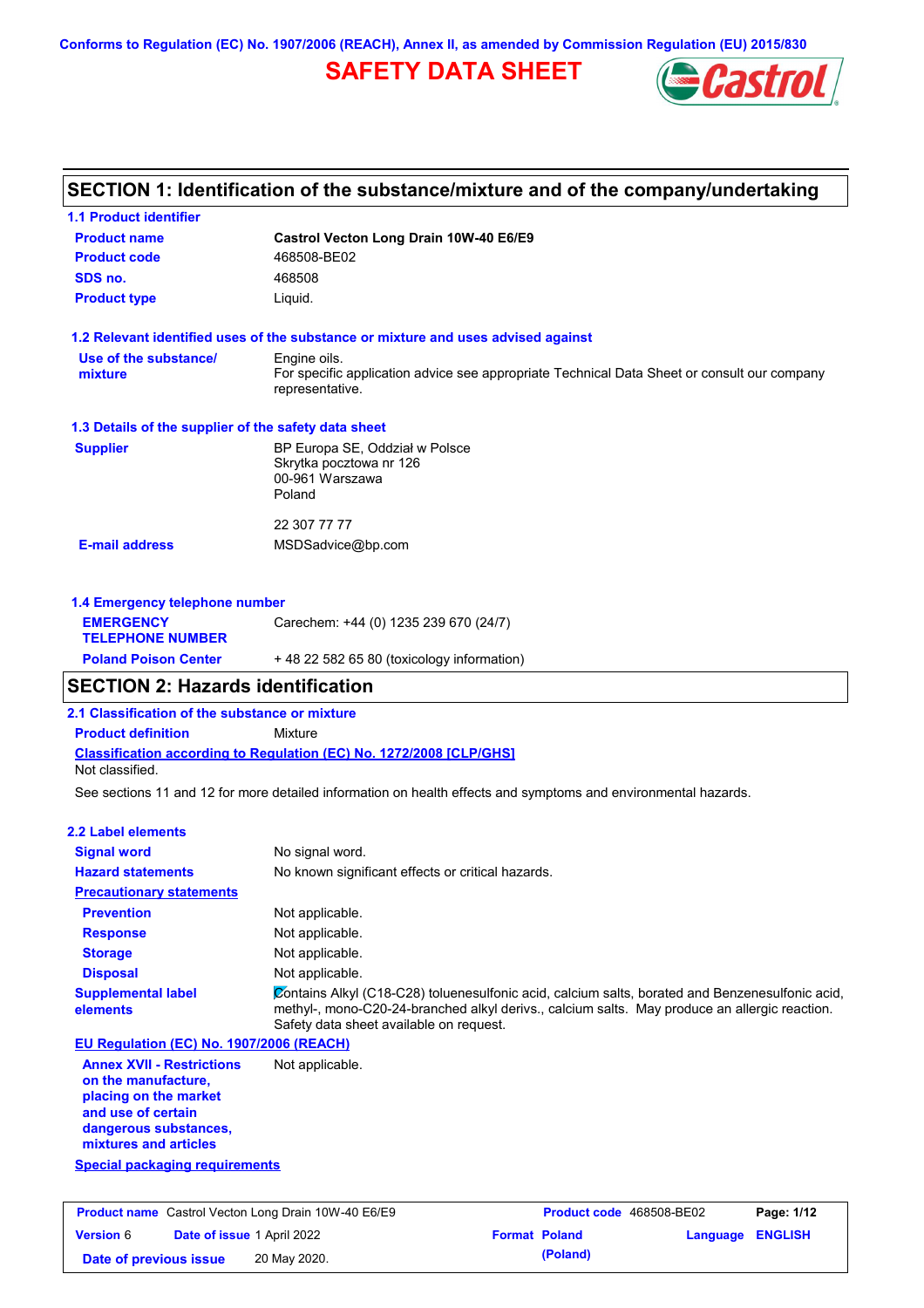# **SECTION 2: Hazards identification**

| <b>Containers to be fitted</b><br>with child-resistant<br>fastenings                                                     | Not applicable.                                                                                                                                                                                                          |
|--------------------------------------------------------------------------------------------------------------------------|--------------------------------------------------------------------------------------------------------------------------------------------------------------------------------------------------------------------------|
| <b>Tactile warning of danger</b>                                                                                         | Not applicable.                                                                                                                                                                                                          |
| 2.3 Other hazards                                                                                                        |                                                                                                                                                                                                                          |
| <b>Results of PBT and vPvB</b><br>assessment                                                                             | Product does not meet the criteria for PBT or vPvB according to Regulation (EC) No. 1907/2006,<br>Annex XIII.                                                                                                            |
| <b>Product meets the criteria</b><br>for PBT or vPvB according<br>to Regulation (EC) No.<br><b>1907/2006, Annex XIII</b> | This mixture does not contain any substances that are assessed to be a PBT or a vPvB.                                                                                                                                    |
| Other hazards which do<br>not result in classification                                                                   | Defatting to the skin.<br>USED ENGINE OILS<br>Used engine oil may contain hazardous components which have the potential to cause skin<br>cancer.<br>See Toxicological Information, section 11 of this Safety Data Sheet. |

# **SECTION 3: Composition/information on ingredients**

| <b>3.2 Mixtures</b> |  |
|---------------------|--|
|---------------------|--|

Mixture **Product definition**

| <b>Product/ingredient</b><br>name                                                              | <b>Identifiers</b>                                                                      | %         | <b>Regulation (EC) No.</b><br>1272/2008 [CLP] | <b>Type</b> |
|------------------------------------------------------------------------------------------------|-----------------------------------------------------------------------------------------|-----------|-----------------------------------------------|-------------|
| Distillates (petroleum), hydrotreated<br>heavy paraffinic                                      | REACH #: 01-2119484627-25<br>EC: 265-157-1<br>CAS: 64742-54-7<br>Index: 649-467-00-8    | ≥25 - ≤50 | Not classified.                               | $[2]$       |
| Lubricating oils (petroleum), C20-50,<br>hydrotreated neutral oil-based                        | REACH #: 01-2119474889-13<br>EC: 276-738-4<br>CAS: 72623-87-1<br>Index: 649-483-00-5    | ≥25 - ≤50 | Not classified.                               | $[2]$       |
| Distillates (petroleum), solvent-<br>dewaxed heavy paraffinic                                  | REACH #: 01-2119471299-27<br>EC: 265-169-7<br>CAS: 64742-65-0<br>Index: 649-474-00-6    | ≤5        | Not classified.                               | $[2]$       |
| Distillates (petroleum), hydrotreated<br>light paraffinic                                      | REACH #: 01-2119487077-29 ≤3<br>EC: 265-158-7<br>CAS: 64742-55-8<br>Index: 649-468-00-3 |           | Not classified.                               | $[2]$       |
| reaction mass of isomers of:<br>C7-9-alkyl 3-(3,5-di-tert-butyl-<br>4-hydroxyphenyl)propionate | REACH #: 01-0000015551-76<br>$EC: 406-040-9$<br>CAS: 125643-61-0<br>Index: 607-530-00-7 | -≤3       | Aquatic Chronic 4, H413                       | $[1]$       |
| Alkyl (C18-C28) toluenesulfonic acid,<br>calcium salts, borated                                | $EC: -$<br>$CAS. -$                                                                     | ≤ $0.3$   | Skin Sens. 1B, H317<br>Repr. 2, H361d         | $[1]$       |
| Benzenesulfonic acid, methyl-, mono-<br>C20-24-branched alkyl derivs.,<br>calcium salts        | CAS: 722503-68-6                                                                        | ≤ $0.3$   | Skin Sens. 1B, H317                           | $[1]$       |

**See Section 16 for the full text of the H statements declared above.**

### **Type**

[1] Substance classified with a health or environmental hazard

[2] Substance with a workplace exposure limit

[3] Substance meets the criteria for PBT according to Regulation (EC) No. 1907/2006, Annex XIII

[4] Substance meets the criteria for vPvB according to Regulation (EC) No. 1907/2006, Annex XIII

[5] Substance of equivalent concern

[6] Additional disclosure due to company policy

Occupational exposure limits, if available, are listed in Section 8.

| <b>Product name</b> Castrol Vecton Long Drain 10W-40 E6/E9 |                                   | Product code 468508-BE02 |                      | Page: 2/12 |                  |  |
|------------------------------------------------------------|-----------------------------------|--------------------------|----------------------|------------|------------------|--|
| <b>Version 6</b>                                           | <b>Date of issue 1 April 2022</b> |                          | <b>Format Poland</b> |            | Language ENGLISH |  |
| Date of previous issue                                     |                                   | 20 May 2020.             |                      | (Poland)   |                  |  |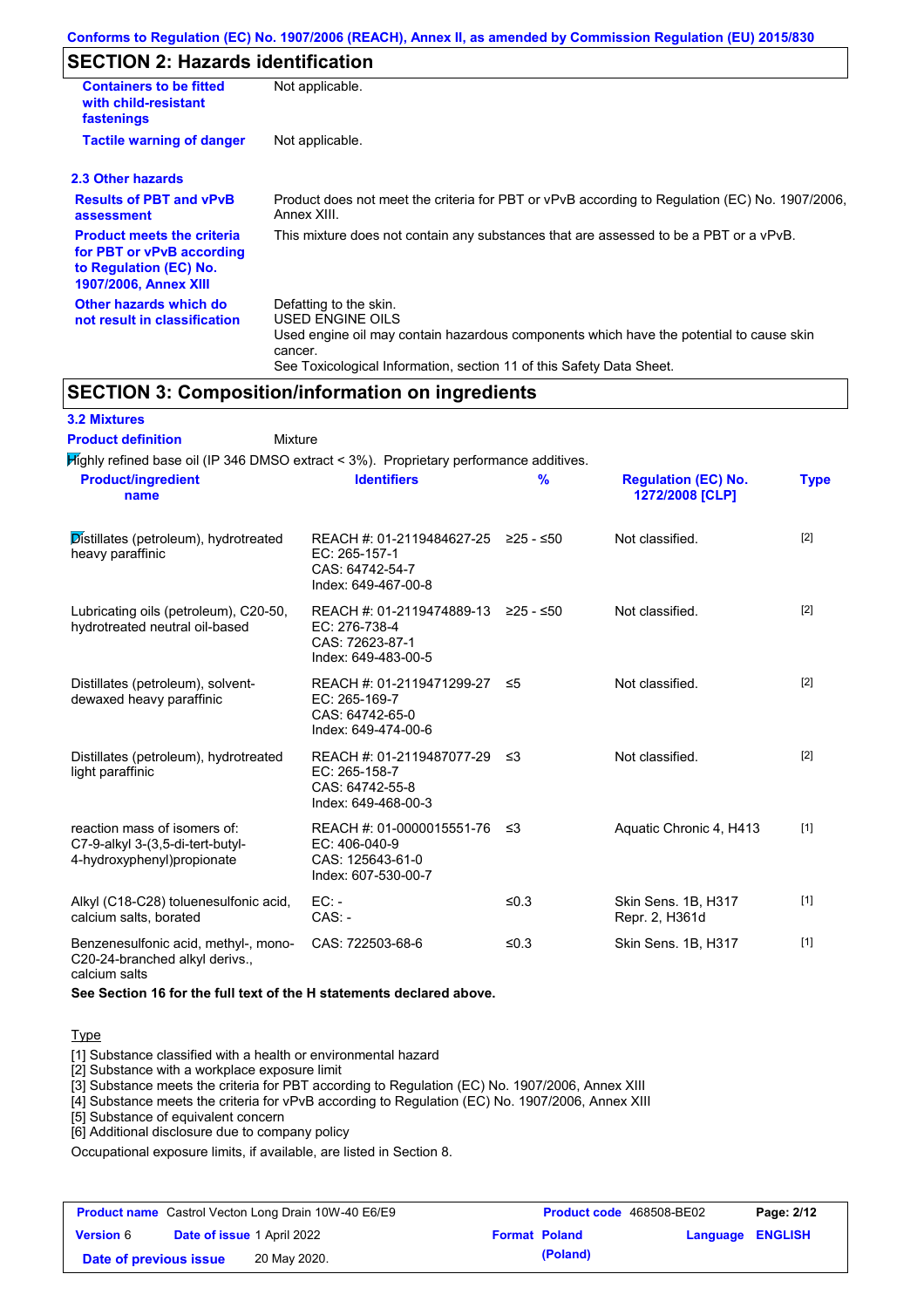# **SECTION 4: First aid measures**

| <b>4.1 Description of first aid measures</b> |                                                                                                                                                                                                                                                               |
|----------------------------------------------|---------------------------------------------------------------------------------------------------------------------------------------------------------------------------------------------------------------------------------------------------------------|
| Eye contact                                  | In case of contact, immediately flush eyes with plenty of water for at least 15 minutes. Eyelids<br>should be held away from the eyeball to ensure thorough rinsing. Check for and remove any<br>contact lenses. Get medical attention.                       |
| <b>Skin contact</b>                          | Wash skin thoroughly with soap and water or use recognised skin cleanser. Remove<br>contaminated clothing and shoes. Wash clothing before reuse. Clean shoes thoroughly before<br>reuse. Get medical attention if irritation develops.                        |
| <b>Inhalation</b>                            | $\mathbf{F}$ inhaled, remove to fresh air. In case of inhalation of decomposition products in a fire,<br>symptoms may be delayed. The exposed person may need to be kept under medical<br>surveillance for 48 hours. Get medical attention if symptoms occur. |
| <b>Ingestion</b>                             | Do not induce vomiting unless directed to do so by medical personnel. Get medical attention if<br>symptoms occur.                                                                                                                                             |
| <b>Protection of first-aiders</b>            | No action shall be taken involving any personal risk or without suitable training. It may be<br>dangerous to the person providing aid to give mouth-to-mouth resuscitation.                                                                                   |

## **4.2 Most important symptoms and effects, both acute and delayed**

|                                       | See Section 11 for more detailed information on health effects and symptoms.                                               |
|---------------------------------------|----------------------------------------------------------------------------------------------------------------------------|
| <b>Potential acute health effects</b> |                                                                                                                            |
| <b>Inhalation</b>                     | <b>Exposure to decomposition products may cause a health hazard.</b> Serious effects may be<br>delayed following exposure. |
| <b>Ingestion</b>                      | No known significant effects or critical hazards.                                                                          |
| <b>Skin contact</b>                   | Defatting to the skin. May cause skin dryness and irritation.                                                              |
| Eye contact                           | No known significant effects or critical hazards.                                                                          |
|                                       | Delayed and immediate effects as well as chronic effects from short and long-term exposure                                 |
| <b>Inhalation</b>                     | Overexposure to the inhalation of airborne droplets or aerosols may cause irritation of the<br>respiratory tract.          |
| <b>Ingestion</b>                      | Ingestion of large quantities may cause nausea and diarrhoea.                                                              |
| <b>Skin contact</b>                   | Prolonged or repeated contact can defat the skin and lead to irritation and/or dermatitis.                                 |
| Eye contact                           | Potential risk of transient stinging or redness if accidental eye contact occurs.                                          |

## **4.3 Indication of any immediate medical attention and special treatment needed**

| Notes to physician | Treatment should in general be symptomatic and directed to relieving any effects.   |
|--------------------|-------------------------------------------------------------------------------------|
|                    | In case of inhalation of decomposition products in a fire, symptoms may be delayed. |
|                    | The exposed person may need to be kept under medical surveillance for 48 hours.     |

# **SECTION 5: Firefighting measures**

| 5.1 Extinguishing media                                   |                                                                                                                                                                                                                                                                                                                                                                   |
|-----------------------------------------------------------|-------------------------------------------------------------------------------------------------------------------------------------------------------------------------------------------------------------------------------------------------------------------------------------------------------------------------------------------------------------------|
| <b>Suitable extinguishing</b><br>media                    | In case of fire, use foam, dry chemical or carbon dioxide extinguisher or spray.                                                                                                                                                                                                                                                                                  |
| <b>Unsuitable extinguishing</b><br>media                  | Do not use water jet. The use of a water jet may cause the fire to spread by splashing the<br>burning product.                                                                                                                                                                                                                                                    |
| 5.2 Special hazards arising from the substance or mixture |                                                                                                                                                                                                                                                                                                                                                                   |
| <b>Hazards from the</b><br>substance or mixture           | In a fire or if heated, a pressure increase will occur and the container may burst.                                                                                                                                                                                                                                                                               |
| <b>Hazardous combustion</b><br>products                   | Combustion products may include the following:<br>carbon oxides (CO, CO <sub>2</sub> ) (carbon monoxide, carbon dioxide)<br>nitrogen oxides (NO, NO <sub>2</sub> etc.)                                                                                                                                                                                            |
| <b>5.3 Advice for firefighters</b>                        |                                                                                                                                                                                                                                                                                                                                                                   |
| <b>Special precautions for</b><br>fire-fighters           | No action shall be taken involving any personal risk or without suitable training. Promptly<br>isolate the scene by removing all persons from the vicinity of the incident if there is a fire.                                                                                                                                                                    |
| <b>Special protective</b><br>equipment for fire-fighters  | Fire-fighters should wear appropriate protective equipment and self-contained breathing<br>apparatus (SCBA) with a full face-piece operated in positive pressure mode. Clothing for fire-<br>fighters (including helmets, protective boots and gloves) conforming to European standard EN<br>469 will provide a basic level of protection for chemical incidents. |

| <b>Product name</b> Castrol Vecton Long Drain 10W-40 E6/E9 |  | <b>Product code</b> 468508-BE02   |  | Page: 3/12           |                         |  |
|------------------------------------------------------------|--|-----------------------------------|--|----------------------|-------------------------|--|
| <b>Version 6</b>                                           |  | <b>Date of issue 1 April 2022</b> |  | <b>Format Poland</b> | <b>Language ENGLISH</b> |  |
| Date of previous issue                                     |  | 20 May 2020.                      |  | (Poland)             |                         |  |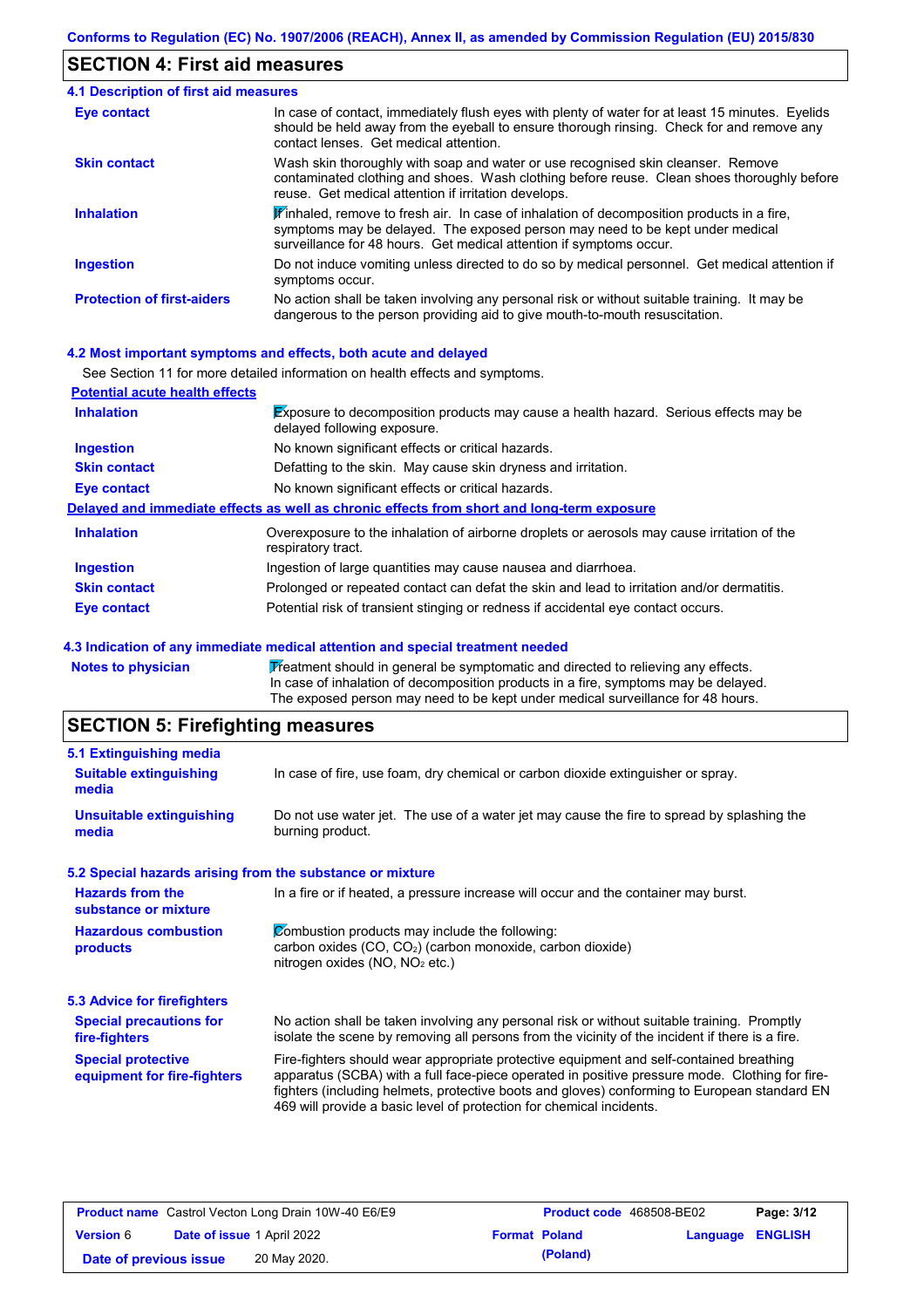# **SECTION 6: Accidental release measures**

| No action shall be taken involving any personal risk or without suitable training. Evacuate<br>surrounding areas. Keep unnecessary and unprotected personnel from entering. Do not touch<br>or walk through spilt material. Floors may be slippery; use care to avoid falling. Put on<br>appropriate personal protective equipment.<br>Entry into a confined space or poorly ventilated area contaminated with vapour, mist or fume is<br>extremely hazardous without the correct respiratory protective equipment and a safe system of<br>work. Wear self-contained breathing apparatus. Wear a suitable chemical protective suit.<br>Chemical resistant boots. See also the information in "For non-emergency personnel".<br>Avoid dispersal of spilt material and runoff and contact with soil, waterways, drains and sewers.<br>Inform the relevant authorities if the product has caused environmental pollution (sewers,<br>waterways, soil or air). |
|------------------------------------------------------------------------------------------------------------------------------------------------------------------------------------------------------------------------------------------------------------------------------------------------------------------------------------------------------------------------------------------------------------------------------------------------------------------------------------------------------------------------------------------------------------------------------------------------------------------------------------------------------------------------------------------------------------------------------------------------------------------------------------------------------------------------------------------------------------------------------------------------------------------------------------------------------------|
|                                                                                                                                                                                                                                                                                                                                                                                                                                                                                                                                                                                                                                                                                                                                                                                                                                                                                                                                                            |
|                                                                                                                                                                                                                                                                                                                                                                                                                                                                                                                                                                                                                                                                                                                                                                                                                                                                                                                                                            |
|                                                                                                                                                                                                                                                                                                                                                                                                                                                                                                                                                                                                                                                                                                                                                                                                                                                                                                                                                            |
| 6.3 Methods and material for containment and cleaning up                                                                                                                                                                                                                                                                                                                                                                                                                                                                                                                                                                                                                                                                                                                                                                                                                                                                                                   |
| Stop leak if without risk. Move containers from spill area. Absorb with an inert material and<br>place in an appropriate waste disposal container. Dispose of via a licensed waste disposal                                                                                                                                                                                                                                                                                                                                                                                                                                                                                                                                                                                                                                                                                                                                                                |
| Stop leak if without risk. Move containers from spill area. Prevent entry into sewers, water<br>courses, basements or confined areas. Contain and collect spillage with non-combustible,<br>absorbent material e.g. sand, earth, vermiculite or diatomaceous earth and place in container<br>for disposal according to local regulations. Dispose of via a licensed waste disposal contractor.                                                                                                                                                                                                                                                                                                                                                                                                                                                                                                                                                             |
| See Section 1 for emergency contact information.<br>See Section 5 for firefighting measures.<br>See Section 8 for information on appropriate personal protective equipment.<br>See Section 12 for environmental precautions.                                                                                                                                                                                                                                                                                                                                                                                                                                                                                                                                                                                                                                                                                                                               |
|                                                                                                                                                                                                                                                                                                                                                                                                                                                                                                                                                                                                                                                                                                                                                                                                                                                                                                                                                            |

## **7.1 Precautions for safe handling**

Π

| <b>Protective measures</b>                                                    | Put on appropriate personal protective equipment.                                                                                                                                                                                                                                                                                                                                                                                                                                        |
|-------------------------------------------------------------------------------|------------------------------------------------------------------------------------------------------------------------------------------------------------------------------------------------------------------------------------------------------------------------------------------------------------------------------------------------------------------------------------------------------------------------------------------------------------------------------------------|
| <b>Advice on general</b><br>occupational hygiene                              | Eating, drinking and smoking should be prohibited in areas where this material is handled,<br>stored and processed. Wash thoroughly after handling. Remove contaminated clothing and<br>protective equipment before entering eating areas. See also Section 8 for additional<br>information on hygiene measures.                                                                                                                                                                         |
| <b>7.2 Conditions for safe</b><br>storage, including any<br>incompatibilities | Store in accordance with local requlations. Store in a dry, cool and well-ventilated area, away<br>from incompatible materials (see Section 10). Keep away from heat and direct sunlight. Keep<br>container tightly closed and sealed until ready for use. Containers that have been opened must<br>be carefully resealed and kept upright to prevent leakage. Store and use only in equipment/<br>containers designed for use with this product. Do not store in unlabelled containers. |
| Not suitable                                                                  | Prolonged exposure to elevated temperature                                                                                                                                                                                                                                                                                                                                                                                                                                               |
| 7.3 Specific end use(s)                                                       |                                                                                                                                                                                                                                                                                                                                                                                                                                                                                          |
| <b>Recommendations</b>                                                        | See section 1.2 and Exposure scenarios in annex, if applicable.                                                                                                                                                                                                                                                                                                                                                                                                                          |

# **SECTION 8: Exposure controls/personal protection**

| <b>8.1 Control parameters</b>       |  |
|-------------------------------------|--|
| <b>Occupational exposure limits</b> |  |

| <b>Product/ingredient name</b>                                          | <b>Exposure limit values</b>                                                                                                                                                                                                                                                                                                    |
|-------------------------------------------------------------------------|---------------------------------------------------------------------------------------------------------------------------------------------------------------------------------------------------------------------------------------------------------------------------------------------------------------------------------|
| Distillates (petroleum), hydrotreated heavy paraffinic                  | Minister of Family, Labor and Social Policy of June 12, 2018 on the<br>maximum allowable concentrations and intensities of factors<br>harmful to health in the work environment (Journal of Laws 2018,<br>item 1286, as amended) (Poland).<br>TWA: 5 mg/m <sup>3</sup> 8 hours. Issued/Revised: 8/2018 Form: Inhalable fraction |
| Lubricating oils (petroleum), C20-50, hydrotreated<br>neutral oil-based | Minister of Family, Labor and Social Policy of June 12, 2018 on the<br>maximum allowable concentrations and intensities of factors<br>harmful to health in the work environment (Journal of Laws 2018,<br>item 1286, as amended) (Poland).<br>TWA: 5 mg/m <sup>3</sup> 8 hours. Issued/Revised: 8/2018 Form: Inhalable fraction |
| Distillates (petroleum), solvent-dewaxed heavy                          | Minister of Family, Labor and Social Policy of June 12, 2018 on the                                                                                                                                                                                                                                                             |
| <b>Product name</b> Castrol Vecton Long Drain 10W-40 E6/E9              | Page: 4/12<br><b>Product code</b> 468508-BE02                                                                                                                                                                                                                                                                                   |
| <b>Version 6</b><br><b>Date of issue 1 April 2022</b>                   | <b>Format Poland</b><br><b>ENGLISH</b><br>Language                                                                                                                                                                                                                                                                              |
| 20 May 2020.<br>Date of previous issue                                  | (Poland)                                                                                                                                                                                                                                                                                                                        |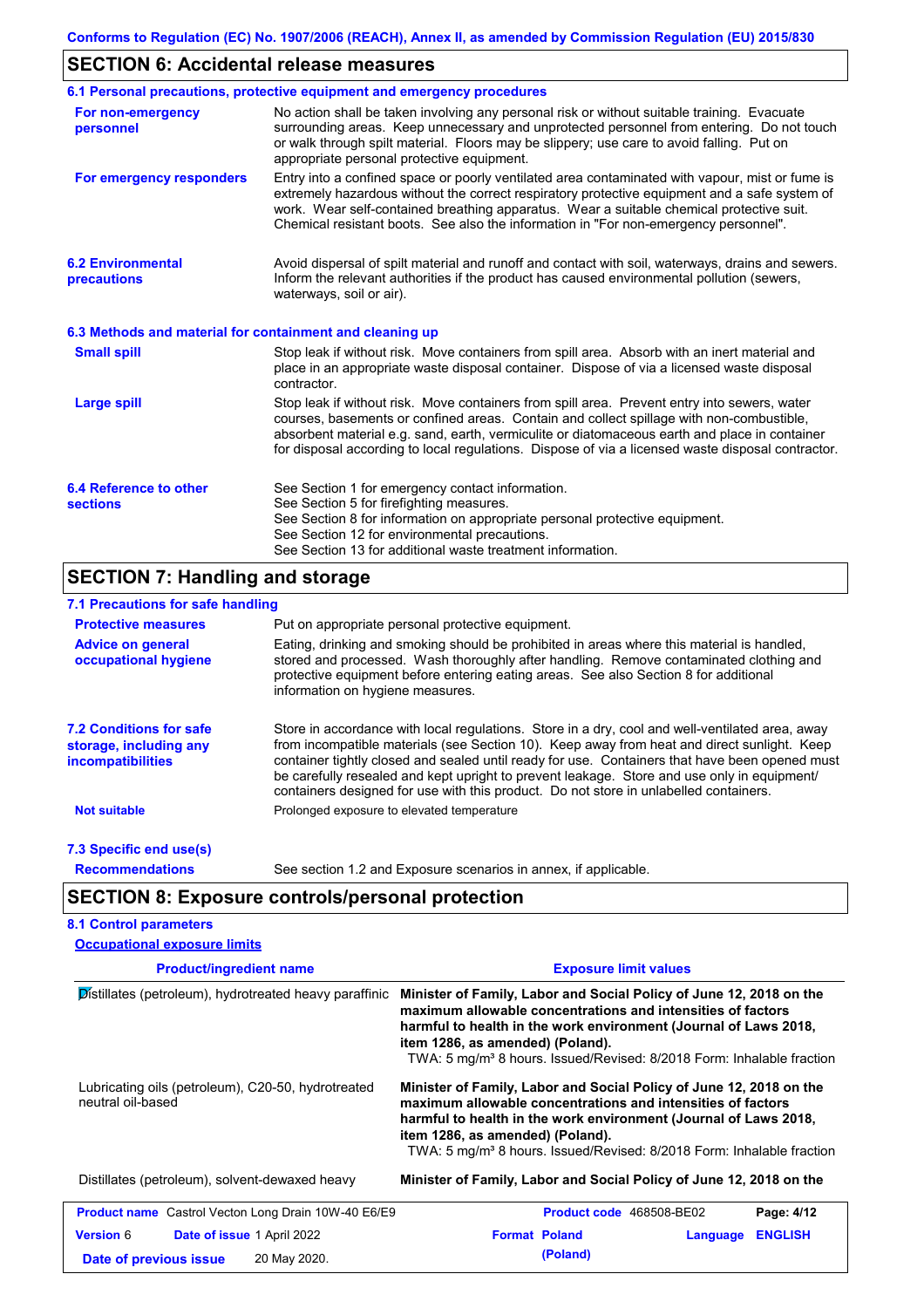| item 1286, as amended) (Poland).<br>Minister of Family, Labor and Social Policy of June 12, 2018 on the<br>Distillates (petroleum), hydrotreated light paraffinic<br>maximum allowable concentrations and intensities of factors<br>harmful to health in the work environment (Journal of Laws 2018,<br>item 1286, as amended) (Poland).<br>Whilst specific OELs for certain components may be shown in this section, other components may be present in any mist,<br>vapour or dust produced. Therefore, the specific OELs may not be applicable to the product as a whole and are provided for<br>guidance only.<br><b>Recommended monitoring</b><br>If this product contains ingredients with exposure limits, personal, workplace atmosphere or<br>biological monitoring may be required to determine the effectiveness of the ventilation or other<br>procedures<br>control measures and/or the necessity to use respiratory protective equipment. Reference<br>should be made to monitoring standards, such as the following: European Standard EN 689<br>(Workplace atmospheres - Guidance for the assessment of exposure by inhalation to chemical<br>agents for comparison with limit values and measurement strategy) European Standard EN<br>14042 (Workplace atmospheres - Guide for the application and use of procedures for the<br>assessment of exposure to chemical and biological agents) European Standard EN 482<br>(Workplace atmospheres - General requirements for the performance of procedures for the<br>measurement of chemical agents) Reference to national guidance documents for methods for<br>the determination of hazardous substances will also be required.<br><b>Derived No Effect Level</b><br>No DNELs/DMELs available.<br><b>Predicted No Effect Concentration</b><br>No PNECs available<br><b>8.2 Exposure controls</b><br><b>Appropriate engineering</b><br>Provide exhaust ventilation or other engineering controls to keep the relevant airborne<br>concentrations below their respective occupational exposure limits.<br><b>controls</b><br>All activities involving chemicals should be assessed for their risks to health, to ensure<br>exposures are adequately controlled. Personal protective equipment should only be considered<br>after other forms of control measures (e.g. engineering controls) have been suitably evaluated.<br>Personal protective equipment should conform to appropriate standards, be suitable for use, be<br>kept in good condition and properly maintained.<br>Your supplier of personal protective equipment should be consulted for advice on selection and<br>appropriate standards. For further information contact your national organisation for standards.<br>The final choice of protective equipment will depend upon a risk assessment. It is important to<br>ensure that all items of personal protective equipment are compatible.<br><b>Individual protection measures</b><br>Wash hands, forearms and face thoroughly after handling chemical products, before eating,<br><b>Hygiene measures</b><br>smoking and using the lavatory and at the end of the working period. Ensure that eyewash<br>stations and safety showers are close to the workstation location.<br><b>Respiratory protection</b><br>In case of insufficient ventilation, wear suitable respiratory equipment.<br>The correct choice of respiratory protection depends upon the chemicals being handled, the<br>conditions of work and use, and the condition of the respiratory equipment. Safety procedures<br>should be developed for each intended application. Respiratory protection equipment should<br>therefore be chosen in consultation with the supplier/manufacturer and with a full assessment<br>of the working conditions.<br><b>Eye/face protection</b><br>Safety glasses with side shields.<br><b>Skin protection</b><br><b>General Information:</b><br><b>Hand protection</b><br>Because specific work environments and material handling practices vary, safety procedures<br>should be developed for each intended application. The correct choice of protective gloves<br>depends upon the chemicals being handled, and the conditions of work and use. Most gloves<br>provide protection for only a limited time before they must be discarded and replaced (even the<br>best chemically resistant gloves will break down after repeated chemical exposures).<br>Gloves should be chosen in consultation with the supplier / manufacturer and taking account of<br>a full assessment of the working conditions.<br>Recommended: Nitrile gloves. | paraffinic | maximum allowable concentrations and intensities of factors                       |
|-------------------------------------------------------------------------------------------------------------------------------------------------------------------------------------------------------------------------------------------------------------------------------------------------------------------------------------------------------------------------------------------------------------------------------------------------------------------------------------------------------------------------------------------------------------------------------------------------------------------------------------------------------------------------------------------------------------------------------------------------------------------------------------------------------------------------------------------------------------------------------------------------------------------------------------------------------------------------------------------------------------------------------------------------------------------------------------------------------------------------------------------------------------------------------------------------------------------------------------------------------------------------------------------------------------------------------------------------------------------------------------------------------------------------------------------------------------------------------------------------------------------------------------------------------------------------------------------------------------------------------------------------------------------------------------------------------------------------------------------------------------------------------------------------------------------------------------------------------------------------------------------------------------------------------------------------------------------------------------------------------------------------------------------------------------------------------------------------------------------------------------------------------------------------------------------------------------------------------------------------------------------------------------------------------------------------------------------------------------------------------------------------------------------------------------------------------------------------------------------------------------------------------------------------------------------------------------------------------------------------------------------------------------------------------------------------------------------------------------------------------------------------------------------------------------------------------------------------------------------------------------------------------------------------------------------------------------------------------------------------------------------------------------------------------------------------------------------------------------------------------------------------------------------------------------------------------------------------------------------------------------------------------------------------------------------------------------------------------------------------------------------------------------------------------------------------------------------------------------------------------------------------------------------------------------------------------------------------------------------------------------------------------------------------------------------------------------------------------------------------------------------------------------------------------------------------------------------------------------------------------------------------------------------------------------------------------------------------------------------------------------------------------------------------------------------------------------------------------------------------------------------------------------------------------------------------------------------------------------------------------------------------------------------------------------------------------------------------------------------------------------------------------------------------------------------------------------------------------------------------------------------------------------------------------------------------------------------------------------------------------------------|------------|-----------------------------------------------------------------------------------|
|                                                                                                                                                                                                                                                                                                                                                                                                                                                                                                                                                                                                                                                                                                                                                                                                                                                                                                                                                                                                                                                                                                                                                                                                                                                                                                                                                                                                                                                                                                                                                                                                                                                                                                                                                                                                                                                                                                                                                                                                                                                                                                                                                                                                                                                                                                                                                                                                                                                                                                                                                                                                                                                                                                                                                                                                                                                                                                                                                                                                                                                                                                                                                                                                                                                                                                                                                                                                                                                                                                                                                                                                                                                                                                                                                                                                                                                                                                                                                                                                                                                                                                                                                                                                                                                                                                                                                                                                                                                                                                                                                                                                                                           |            | harmful to health in the work environment (Journal of Laws 2018,                  |
|                                                                                                                                                                                                                                                                                                                                                                                                                                                                                                                                                                                                                                                                                                                                                                                                                                                                                                                                                                                                                                                                                                                                                                                                                                                                                                                                                                                                                                                                                                                                                                                                                                                                                                                                                                                                                                                                                                                                                                                                                                                                                                                                                                                                                                                                                                                                                                                                                                                                                                                                                                                                                                                                                                                                                                                                                                                                                                                                                                                                                                                                                                                                                                                                                                                                                                                                                                                                                                                                                                                                                                                                                                                                                                                                                                                                                                                                                                                                                                                                                                                                                                                                                                                                                                                                                                                                                                                                                                                                                                                                                                                                                                           |            | TWA: 5 mg/m <sup>3</sup> 8 hours. Issued/Revised: 8/2018 Form: Inhalable fraction |
|                                                                                                                                                                                                                                                                                                                                                                                                                                                                                                                                                                                                                                                                                                                                                                                                                                                                                                                                                                                                                                                                                                                                                                                                                                                                                                                                                                                                                                                                                                                                                                                                                                                                                                                                                                                                                                                                                                                                                                                                                                                                                                                                                                                                                                                                                                                                                                                                                                                                                                                                                                                                                                                                                                                                                                                                                                                                                                                                                                                                                                                                                                                                                                                                                                                                                                                                                                                                                                                                                                                                                                                                                                                                                                                                                                                                                                                                                                                                                                                                                                                                                                                                                                                                                                                                                                                                                                                                                                                                                                                                                                                                                                           |            | TWA: 5 mg/m <sup>3</sup> 8 hours. Issued/Revised: 8/2018 Form: Inhalable fraction |
|                                                                                                                                                                                                                                                                                                                                                                                                                                                                                                                                                                                                                                                                                                                                                                                                                                                                                                                                                                                                                                                                                                                                                                                                                                                                                                                                                                                                                                                                                                                                                                                                                                                                                                                                                                                                                                                                                                                                                                                                                                                                                                                                                                                                                                                                                                                                                                                                                                                                                                                                                                                                                                                                                                                                                                                                                                                                                                                                                                                                                                                                                                                                                                                                                                                                                                                                                                                                                                                                                                                                                                                                                                                                                                                                                                                                                                                                                                                                                                                                                                                                                                                                                                                                                                                                                                                                                                                                                                                                                                                                                                                                                                           |            |                                                                                   |
|                                                                                                                                                                                                                                                                                                                                                                                                                                                                                                                                                                                                                                                                                                                                                                                                                                                                                                                                                                                                                                                                                                                                                                                                                                                                                                                                                                                                                                                                                                                                                                                                                                                                                                                                                                                                                                                                                                                                                                                                                                                                                                                                                                                                                                                                                                                                                                                                                                                                                                                                                                                                                                                                                                                                                                                                                                                                                                                                                                                                                                                                                                                                                                                                                                                                                                                                                                                                                                                                                                                                                                                                                                                                                                                                                                                                                                                                                                                                                                                                                                                                                                                                                                                                                                                                                                                                                                                                                                                                                                                                                                                                                                           |            |                                                                                   |
|                                                                                                                                                                                                                                                                                                                                                                                                                                                                                                                                                                                                                                                                                                                                                                                                                                                                                                                                                                                                                                                                                                                                                                                                                                                                                                                                                                                                                                                                                                                                                                                                                                                                                                                                                                                                                                                                                                                                                                                                                                                                                                                                                                                                                                                                                                                                                                                                                                                                                                                                                                                                                                                                                                                                                                                                                                                                                                                                                                                                                                                                                                                                                                                                                                                                                                                                                                                                                                                                                                                                                                                                                                                                                                                                                                                                                                                                                                                                                                                                                                                                                                                                                                                                                                                                                                                                                                                                                                                                                                                                                                                                                                           |            |                                                                                   |
|                                                                                                                                                                                                                                                                                                                                                                                                                                                                                                                                                                                                                                                                                                                                                                                                                                                                                                                                                                                                                                                                                                                                                                                                                                                                                                                                                                                                                                                                                                                                                                                                                                                                                                                                                                                                                                                                                                                                                                                                                                                                                                                                                                                                                                                                                                                                                                                                                                                                                                                                                                                                                                                                                                                                                                                                                                                                                                                                                                                                                                                                                                                                                                                                                                                                                                                                                                                                                                                                                                                                                                                                                                                                                                                                                                                                                                                                                                                                                                                                                                                                                                                                                                                                                                                                                                                                                                                                                                                                                                                                                                                                                                           |            |                                                                                   |
|                                                                                                                                                                                                                                                                                                                                                                                                                                                                                                                                                                                                                                                                                                                                                                                                                                                                                                                                                                                                                                                                                                                                                                                                                                                                                                                                                                                                                                                                                                                                                                                                                                                                                                                                                                                                                                                                                                                                                                                                                                                                                                                                                                                                                                                                                                                                                                                                                                                                                                                                                                                                                                                                                                                                                                                                                                                                                                                                                                                                                                                                                                                                                                                                                                                                                                                                                                                                                                                                                                                                                                                                                                                                                                                                                                                                                                                                                                                                                                                                                                                                                                                                                                                                                                                                                                                                                                                                                                                                                                                                                                                                                                           |            |                                                                                   |
|                                                                                                                                                                                                                                                                                                                                                                                                                                                                                                                                                                                                                                                                                                                                                                                                                                                                                                                                                                                                                                                                                                                                                                                                                                                                                                                                                                                                                                                                                                                                                                                                                                                                                                                                                                                                                                                                                                                                                                                                                                                                                                                                                                                                                                                                                                                                                                                                                                                                                                                                                                                                                                                                                                                                                                                                                                                                                                                                                                                                                                                                                                                                                                                                                                                                                                                                                                                                                                                                                                                                                                                                                                                                                                                                                                                                                                                                                                                                                                                                                                                                                                                                                                                                                                                                                                                                                                                                                                                                                                                                                                                                                                           |            |                                                                                   |
|                                                                                                                                                                                                                                                                                                                                                                                                                                                                                                                                                                                                                                                                                                                                                                                                                                                                                                                                                                                                                                                                                                                                                                                                                                                                                                                                                                                                                                                                                                                                                                                                                                                                                                                                                                                                                                                                                                                                                                                                                                                                                                                                                                                                                                                                                                                                                                                                                                                                                                                                                                                                                                                                                                                                                                                                                                                                                                                                                                                                                                                                                                                                                                                                                                                                                                                                                                                                                                                                                                                                                                                                                                                                                                                                                                                                                                                                                                                                                                                                                                                                                                                                                                                                                                                                                                                                                                                                                                                                                                                                                                                                                                           |            |                                                                                   |
|                                                                                                                                                                                                                                                                                                                                                                                                                                                                                                                                                                                                                                                                                                                                                                                                                                                                                                                                                                                                                                                                                                                                                                                                                                                                                                                                                                                                                                                                                                                                                                                                                                                                                                                                                                                                                                                                                                                                                                                                                                                                                                                                                                                                                                                                                                                                                                                                                                                                                                                                                                                                                                                                                                                                                                                                                                                                                                                                                                                                                                                                                                                                                                                                                                                                                                                                                                                                                                                                                                                                                                                                                                                                                                                                                                                                                                                                                                                                                                                                                                                                                                                                                                                                                                                                                                                                                                                                                                                                                                                                                                                                                                           |            |                                                                                   |
|                                                                                                                                                                                                                                                                                                                                                                                                                                                                                                                                                                                                                                                                                                                                                                                                                                                                                                                                                                                                                                                                                                                                                                                                                                                                                                                                                                                                                                                                                                                                                                                                                                                                                                                                                                                                                                                                                                                                                                                                                                                                                                                                                                                                                                                                                                                                                                                                                                                                                                                                                                                                                                                                                                                                                                                                                                                                                                                                                                                                                                                                                                                                                                                                                                                                                                                                                                                                                                                                                                                                                                                                                                                                                                                                                                                                                                                                                                                                                                                                                                                                                                                                                                                                                                                                                                                                                                                                                                                                                                                                                                                                                                           |            |                                                                                   |
|                                                                                                                                                                                                                                                                                                                                                                                                                                                                                                                                                                                                                                                                                                                                                                                                                                                                                                                                                                                                                                                                                                                                                                                                                                                                                                                                                                                                                                                                                                                                                                                                                                                                                                                                                                                                                                                                                                                                                                                                                                                                                                                                                                                                                                                                                                                                                                                                                                                                                                                                                                                                                                                                                                                                                                                                                                                                                                                                                                                                                                                                                                                                                                                                                                                                                                                                                                                                                                                                                                                                                                                                                                                                                                                                                                                                                                                                                                                                                                                                                                                                                                                                                                                                                                                                                                                                                                                                                                                                                                                                                                                                                                           |            |                                                                                   |
|                                                                                                                                                                                                                                                                                                                                                                                                                                                                                                                                                                                                                                                                                                                                                                                                                                                                                                                                                                                                                                                                                                                                                                                                                                                                                                                                                                                                                                                                                                                                                                                                                                                                                                                                                                                                                                                                                                                                                                                                                                                                                                                                                                                                                                                                                                                                                                                                                                                                                                                                                                                                                                                                                                                                                                                                                                                                                                                                                                                                                                                                                                                                                                                                                                                                                                                                                                                                                                                                                                                                                                                                                                                                                                                                                                                                                                                                                                                                                                                                                                                                                                                                                                                                                                                                                                                                                                                                                                                                                                                                                                                                                                           |            |                                                                                   |
|                                                                                                                                                                                                                                                                                                                                                                                                                                                                                                                                                                                                                                                                                                                                                                                                                                                                                                                                                                                                                                                                                                                                                                                                                                                                                                                                                                                                                                                                                                                                                                                                                                                                                                                                                                                                                                                                                                                                                                                                                                                                                                                                                                                                                                                                                                                                                                                                                                                                                                                                                                                                                                                                                                                                                                                                                                                                                                                                                                                                                                                                                                                                                                                                                                                                                                                                                                                                                                                                                                                                                                                                                                                                                                                                                                                                                                                                                                                                                                                                                                                                                                                                                                                                                                                                                                                                                                                                                                                                                                                                                                                                                                           |            |                                                                                   |
|                                                                                                                                                                                                                                                                                                                                                                                                                                                                                                                                                                                                                                                                                                                                                                                                                                                                                                                                                                                                                                                                                                                                                                                                                                                                                                                                                                                                                                                                                                                                                                                                                                                                                                                                                                                                                                                                                                                                                                                                                                                                                                                                                                                                                                                                                                                                                                                                                                                                                                                                                                                                                                                                                                                                                                                                                                                                                                                                                                                                                                                                                                                                                                                                                                                                                                                                                                                                                                                                                                                                                                                                                                                                                                                                                                                                                                                                                                                                                                                                                                                                                                                                                                                                                                                                                                                                                                                                                                                                                                                                                                                                                                           |            |                                                                                   |
| <b>Breakthrough time:</b>                                                                                                                                                                                                                                                                                                                                                                                                                                                                                                                                                                                                                                                                                                                                                                                                                                                                                                                                                                                                                                                                                                                                                                                                                                                                                                                                                                                                                                                                                                                                                                                                                                                                                                                                                                                                                                                                                                                                                                                                                                                                                                                                                                                                                                                                                                                                                                                                                                                                                                                                                                                                                                                                                                                                                                                                                                                                                                                                                                                                                                                                                                                                                                                                                                                                                                                                                                                                                                                                                                                                                                                                                                                                                                                                                                                                                                                                                                                                                                                                                                                                                                                                                                                                                                                                                                                                                                                                                                                                                                                                                                                                                 |            |                                                                                   |

|                        |                                   | <b>Product name</b> Castrol Vecton Long Drain 10W-40 E6/E9 | <b>Product code</b> 468508-BE02 |                         | Page: 5/12 |
|------------------------|-----------------------------------|------------------------------------------------------------|---------------------------------|-------------------------|------------|
| <b>Version 6</b>       | <b>Date of issue 1 April 2022</b> |                                                            | <b>Format Poland</b>            | <b>Language ENGLISH</b> |            |
| Date of previous issue |                                   | 20 May 2020.                                               | (Poland)                        |                         |            |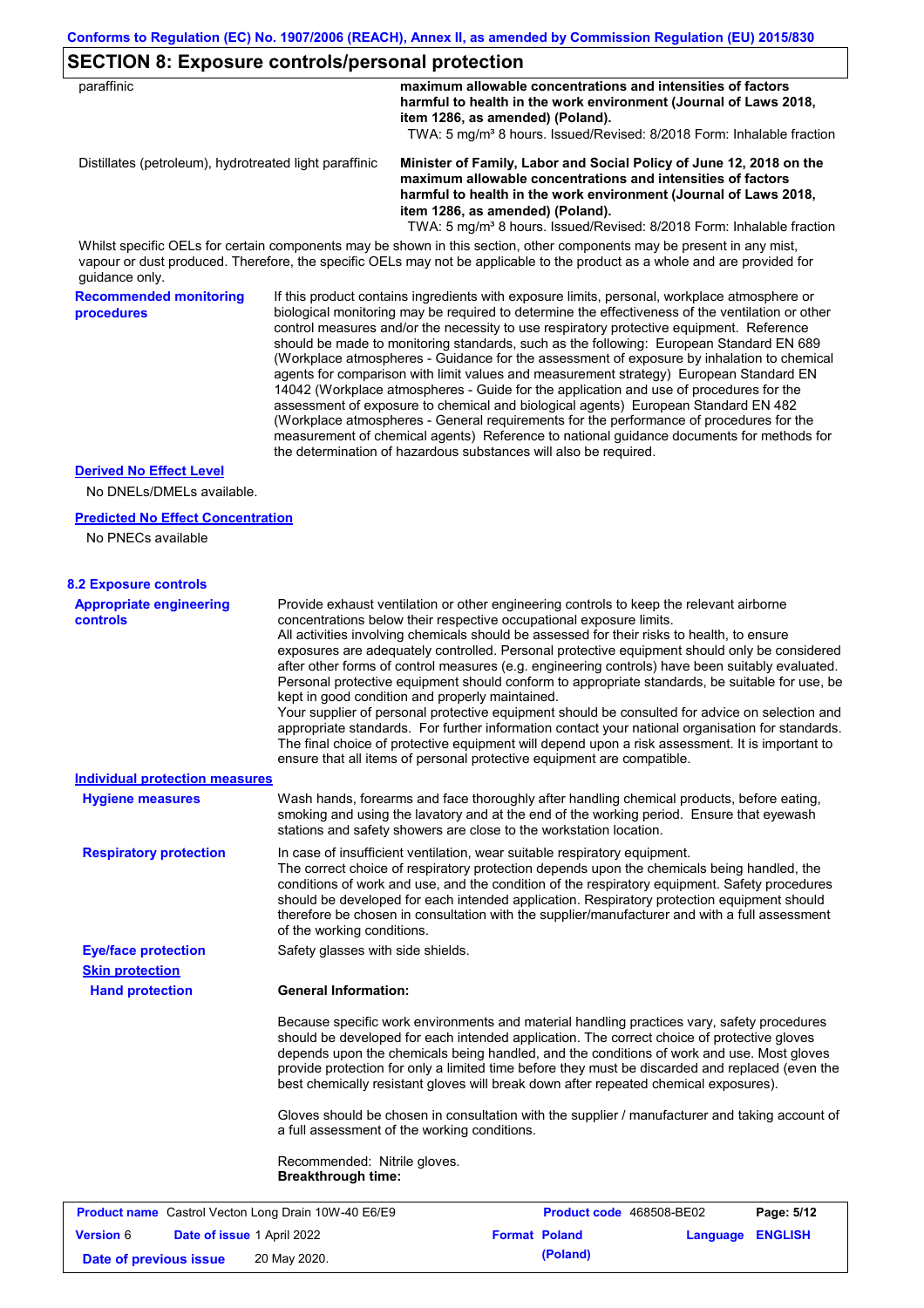# **SECTION 8: Exposure controls/personal protection**

|                                                  | Breakthrough time data are generated by glove manufacturers under laboratory test conditions<br>and represent how long a glove can be expected to provide effective permeation resistance. It<br>is important when following breakthrough time recommendations that actual workplace<br>conditions are taken into account. Always consult with your glove supplier for up-to-date<br>technical information on breakthrough times for the recommended glove type.<br>Our recommendations on the selection of gloves are as follows:                                                                                                                |
|--------------------------------------------------|---------------------------------------------------------------------------------------------------------------------------------------------------------------------------------------------------------------------------------------------------------------------------------------------------------------------------------------------------------------------------------------------------------------------------------------------------------------------------------------------------------------------------------------------------------------------------------------------------------------------------------------------------|
|                                                  | Continuous contact:                                                                                                                                                                                                                                                                                                                                                                                                                                                                                                                                                                                                                               |
|                                                  | Gloves with a minimum breakthrough time of 240 minutes, or >480 minutes if suitable gloves<br>can be obtained.<br>If suitable gloves are not available to offer that level of protection, gloves with shorter<br>breakthrough times may be acceptable as long as appropriate glove maintenance and<br>replacement regimes are determined and adhered to.                                                                                                                                                                                                                                                                                          |
|                                                  | Short-term / splash protection:                                                                                                                                                                                                                                                                                                                                                                                                                                                                                                                                                                                                                   |
|                                                  | Recommended breakthrough times as above.<br>It is recognised that for short-term, transient exposures, gloves with shorter breakthrough times<br>may commonly be used. Therefore, appropriate maintenance and replacement regimes must<br>be determined and rigorously followed.                                                                                                                                                                                                                                                                                                                                                                  |
|                                                  | <b>Glove Thickness:</b>                                                                                                                                                                                                                                                                                                                                                                                                                                                                                                                                                                                                                           |
|                                                  | For general applications, we recommend gloves with a thickness typically greater than 0.35 mm.                                                                                                                                                                                                                                                                                                                                                                                                                                                                                                                                                    |
|                                                  | It should be emphasised that glove thickness is not necessarily a good predictor of glove<br>resistance to a specific chemical, as the permeation efficiency of the glove will be dependent<br>on the exact composition of the glove material. Therefore, glove selection should also be based<br>on consideration of the task requirements and knowledge of breakthrough times.<br>Glove thickness may also vary depending on the glove manufacturer, the glove type and the<br>glove model. Therefore, the manufacturers' technical data should always be taken into account<br>to ensure selection of the most appropriate glove for the task. |
|                                                  | Note: Depending on the activity being conducted, gloves of varying thickness may be required<br>for specific tasks. For example:                                                                                                                                                                                                                                                                                                                                                                                                                                                                                                                  |
|                                                  | • Thinner gloves (down to 0.1 mm or less) may be required where a high degree of manual<br>dexterity is needed. However, these gloves are only likely to give short duration protection and<br>would normally be just for single use applications, then disposed of.                                                                                                                                                                                                                                                                                                                                                                              |
|                                                  | • Thicker gloves (up to 3 mm or more) may be required where there is a mechanical (as well<br>as a chemical) risk i.e. where there is abrasion or puncture potential.                                                                                                                                                                                                                                                                                                                                                                                                                                                                             |
| <b>Skin and body</b>                             | Use of protective clothing is good industrial practice.<br>Personal protective equipment for the body should be selected based on the task being<br>performed and the risks involved and should be approved by a specialist before handling this<br>product.                                                                                                                                                                                                                                                                                                                                                                                      |
|                                                  | Cotton or polyester/cotton overalls will only provide protection against light superficial<br>contamination that will not soak through to the skin. Overalls should be laundered on a regular<br>basis. When the risk of skin exposure is high (e.g. when cleaning up spillages or if there is a<br>risk of splashing) then chemical resistant aprons and/or impervious chemical suits and boots<br>will be required.                                                                                                                                                                                                                             |
| <b>Refer to standards:</b>                       | Respiratory protection: EN 529<br>Gloves: EN 420, EN 374<br>Eye protection: EN 166<br>Filtering half-mask: EN 149<br>Filtering half-mask with valve: EN 405<br>Half-mask: EN 140 plus filter<br>Full-face mask: EN 136 plus filter<br>Particulate filters: EN 143<br>Gas/combined filters: EN 14387                                                                                                                                                                                                                                                                                                                                               |
| <b>Environmental exposure</b><br><b>controls</b> | Emissions from ventilation or work process equipment should be checked to ensure they<br>comply with the requirements of environmental protection legislation. In some cases, fume<br>scrubbers, filters or engineering modifications to the process equipment will be necessary to<br>reduce emissions to acceptable levels.                                                                                                                                                                                                                                                                                                                     |

| <b>Product name</b> Castrol Vecton Long Drain 10W-40 E6/E9 |  |                                   | <b>Product code</b> 468508-BE02 |                         | Page: 6/12 |
|------------------------------------------------------------|--|-----------------------------------|---------------------------------|-------------------------|------------|
| <b>Version 6</b>                                           |  | <b>Date of issue 1 April 2022</b> | <b>Format Poland</b>            | <b>Language ENGLISH</b> |            |
| Date of previous issue                                     |  | 20 May 2020.                      | (Poland)                        |                         |            |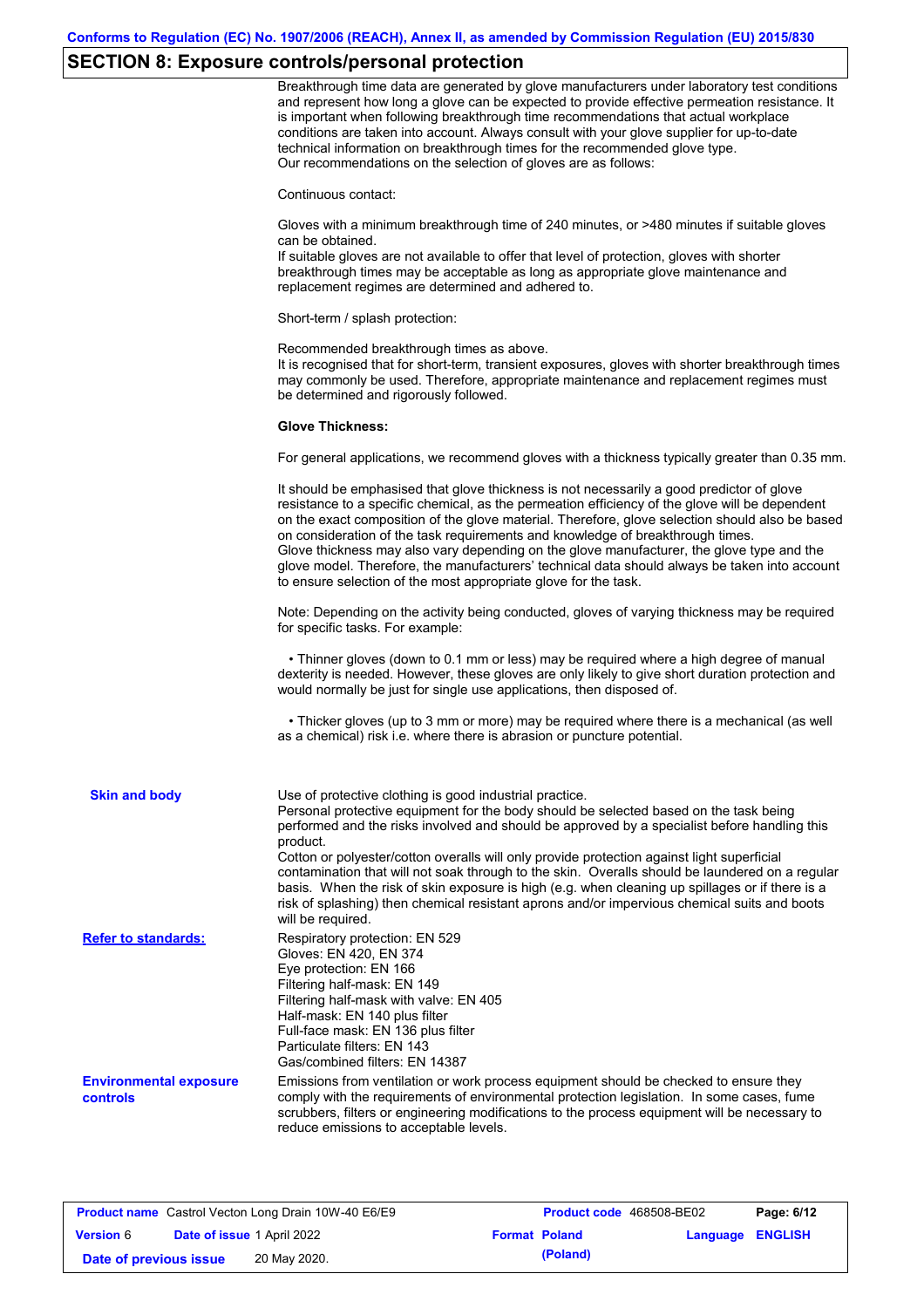# **SECTION 9: Physical and chemical properties**

The conditions of measurement of all properties are at standard temperature and pressure unless otherwise indicated.

## **9.1 Information on basic physical and chemical properties**

| <b>Appearance</b>                                      |                                                  |
|--------------------------------------------------------|--------------------------------------------------|
| <b>Physical state</b>                                  | Liquid.                                          |
| <b>Colour</b>                                          | Amber. [Light]                                   |
| Odour                                                  | Not available.                                   |
| <b>Odour threshold</b>                                 | Not available.                                   |
| рH                                                     | Not applicable.                                  |
| <b>Melting point/freezing point</b>                    | Not available.                                   |
| Initial boiling point and boiling                      | Not available.                                   |
| range                                                  |                                                  |
| <b>Pour point</b>                                      | -42 °C                                           |
| <b>Flash point</b>                                     | Closed cup: $204^{\circ}$ C (399.2 $^{\circ}$ F) |
| <b>Evaporation rate</b>                                | Not available.                                   |
| Flammability (solid, gas)                              | Not available.                                   |
| <b>Upper/lower flammability or</b><br>explosive limits | Not available.                                   |
| <b>Vapour pressure</b>                                 | Not available.                                   |

|                                                   |                                                                                                                                                  |        |         | Vapour Pressure at 20°C |          |               | Vapour pressure at 50°C |
|---------------------------------------------------|--------------------------------------------------------------------------------------------------------------------------------------------------|--------|---------|-------------------------|----------|---------------|-------------------------|
|                                                   | <b>Ingredient name</b>                                                                                                                           | mm Hg  | kPa     | <b>Method</b>           | mm<br>Hg | kPa           | <b>Method</b>           |
|                                                   | Distillates (petroleum),<br>hydrotreated heavy<br>paraffinic                                                                                     | <0.08  | < 0.011 | <b>ASTM D 5191</b>      |          |               |                         |
|                                                   | Lubricating oils<br>(petroleum), C20-50,<br>hydrotreated neutral oil-<br>based                                                                   | 0.08   | < 0.011 | <b>ASTM D 5191</b>      |          |               |                         |
|                                                   | Distillates (petroleum),<br>solvent-dewaxed<br>heavy paraffinic                                                                                  | < 0.08 | < 0.011 | <b>ASTM D 5191</b>      |          |               |                         |
|                                                   | Distillates (petroleum),<br>hydrotreated light<br>paraffinic                                                                                     | < 0.08 | < 0.011 | <b>ASTM D 5191</b>      |          |               |                         |
| <b>Vapour density</b>                             | Not available.                                                                                                                                   |        |         |                         |          |               |                         |
| <b>Relative density</b>                           | Not available.                                                                                                                                   |        |         |                         |          |               |                         |
| <b>Density</b>                                    | <1000 kg/m <sup>3</sup> (<1 g/cm <sup>3</sup> ) at 15°C                                                                                          |        |         |                         |          |               |                         |
| <b>Solubility(ies)</b>                            | insoluble in water.                                                                                                                              |        |         |                         |          |               |                         |
| <b>Partition coefficient: n-octanol/</b><br>water | Mot applicable.                                                                                                                                  |        |         |                         |          |               |                         |
| <b>Auto-ignition temperature</b>                  | <b>Ingredient name</b>                                                                                                                           |        | °C      | °F                      |          | <b>Method</b> |                         |
|                                                   | reaction mass of isomers of:<br>C7-9-alkyl 3-(3,5-di-tert-butyl-<br>4-hydroxyphenyl) propionate                                                  |        | 365     | 689                     |          |               |                         |
| <b>Decomposition temperature</b>                  | Not available.                                                                                                                                   |        |         |                         |          |               |                         |
| <b>Viscosity</b>                                  | Kinematic: $99.3$ mm <sup>2</sup> /s ( $99.3$ cSt) at $40^{\circ}$ C<br>Kinematic: 13.65 to 14.7 mm <sup>2</sup> /s (13.65 to 14.7 cSt) at 100°C |        |         |                         |          |               |                         |
| <b>Explosive properties</b>                       | Not available.                                                                                                                                   |        |         |                         |          |               |                         |
| <b>Oxidising properties</b>                       | Not available.                                                                                                                                   |        |         |                         |          |               |                         |
| <b>Particle characteristics</b>                   |                                                                                                                                                  |        |         |                         |          |               |                         |
| <b>Median particle size</b>                       | Not applicable.                                                                                                                                  |        |         |                         |          |               |                         |
| 9.2 Other information                             |                                                                                                                                                  |        |         |                         |          |               |                         |
|                                                   |                                                                                                                                                  |        |         |                         |          |               |                         |

| <b>Product name</b> Castrol Vecton Long Drain 10W-40 E6/E9 |                                   |              | Product code 468508-BE02 |                         | Page: 7/12 |
|------------------------------------------------------------|-----------------------------------|--------------|--------------------------|-------------------------|------------|
| <b>Version 6</b>                                           | <b>Date of issue 1 April 2022</b> |              | <b>Format Poland</b>     | <b>Language ENGLISH</b> |            |
| Date of previous issue                                     |                                   | 20 May 2020. | (Poland)                 |                         |            |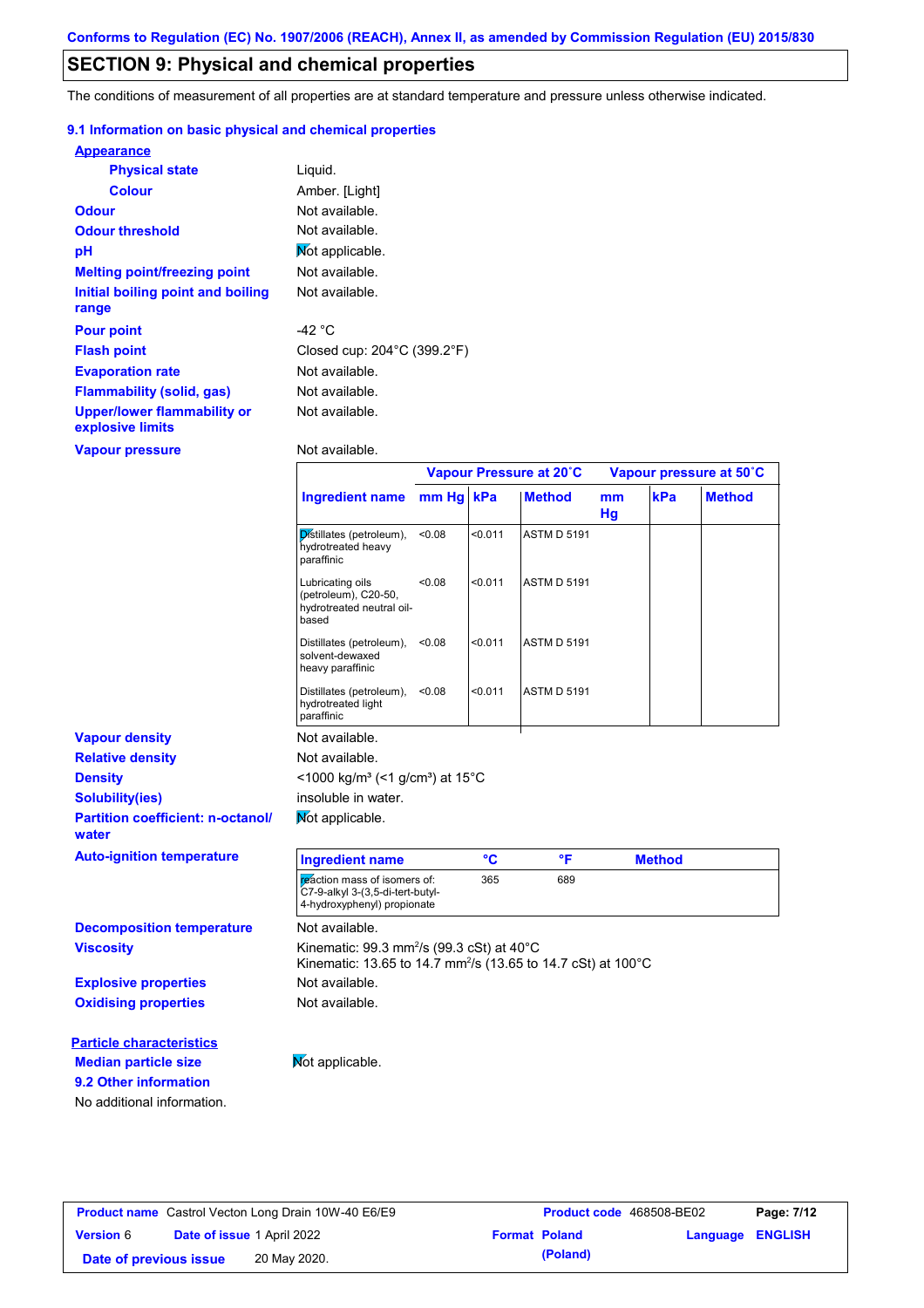| <b>SECTION 10: Stability and reactivity</b>     |                                                                                                                                                                         |  |  |  |
|-------------------------------------------------|-------------------------------------------------------------------------------------------------------------------------------------------------------------------------|--|--|--|
| <b>10.1 Reactivity</b>                          | No specific test data available for this product. Refer to Conditions to avoid and Incompatible<br>materials for additional information.                                |  |  |  |
| <b>10.2 Chemical stability</b>                  | The product is stable.                                                                                                                                                  |  |  |  |
| 10.3 Possibility of<br>hazardous reactions      | Under normal conditions of storage and use, hazardous reactions will not occur.<br>Under normal conditions of storage and use, hazardous polymerisation will not occur. |  |  |  |
| <b>10.4 Conditions to avoid</b>                 | Avoid all possible sources of ignition (spark or flame).                                                                                                                |  |  |  |
| 10.5 Incompatible materials                     | Reactive or incompatible with the following materials: oxidising materials.                                                                                             |  |  |  |
| <b>10.6 Hazardous</b><br>decomposition products | Under normal conditions of storage and use, hazardous decomposition products should not be<br>produced.                                                                 |  |  |  |

# **SECTION 11: Toxicological information**

| 11.1 Information on toxicological effects          |                                                                                                                                                                                                                                                                                                                                                                                                                 |
|----------------------------------------------------|-----------------------------------------------------------------------------------------------------------------------------------------------------------------------------------------------------------------------------------------------------------------------------------------------------------------------------------------------------------------------------------------------------------------|
| <b>Acute toxicity estimates</b>                    |                                                                                                                                                                                                                                                                                                                                                                                                                 |
| Not available.                                     |                                                                                                                                                                                                                                                                                                                                                                                                                 |
| <b>Information on likely</b><br>routes of exposure | Routes of entry anticipated: Dermal, Inhalation.                                                                                                                                                                                                                                                                                                                                                                |
| <b>Potential acute health effects</b>              |                                                                                                                                                                                                                                                                                                                                                                                                                 |
| <b>Inhalation</b>                                  | Exposure to decomposition products may cause a health hazard. Serious effects may be<br>delayed following exposure.                                                                                                                                                                                                                                                                                             |
| <b>Ingestion</b>                                   | No known significant effects or critical hazards.                                                                                                                                                                                                                                                                                                                                                               |
| <b>Skin contact</b>                                | Defatting to the skin. May cause skin dryness and irritation.                                                                                                                                                                                                                                                                                                                                                   |
| <b>Eye contact</b>                                 | No known significant effects or critical hazards.                                                                                                                                                                                                                                                                                                                                                               |
|                                                    | <b>Symptoms related to the physical, chemical and toxicological characteristics</b>                                                                                                                                                                                                                                                                                                                             |
| <b>Inhalation</b>                                  | No specific data.                                                                                                                                                                                                                                                                                                                                                                                               |
| <b>Ingestion</b>                                   | No specific data.                                                                                                                                                                                                                                                                                                                                                                                               |
| <b>Skin contact</b>                                | Adverse symptoms may include the following:<br>irritation<br>dryness<br>cracking                                                                                                                                                                                                                                                                                                                                |
| <b>Eye contact</b>                                 | No specific data.                                                                                                                                                                                                                                                                                                                                                                                               |
|                                                    | Delayed and immediate effects as well as chronic effects from short and long-term exposure                                                                                                                                                                                                                                                                                                                      |
| <b>Inhalation</b>                                  | Overexposure to the inhalation of airborne droplets or aerosols may cause irritation of the<br>respiratory tract.                                                                                                                                                                                                                                                                                               |
| <b>Ingestion</b>                                   | Ingestion of large quantities may cause nausea and diarrhoea.                                                                                                                                                                                                                                                                                                                                                   |
| <b>Skin contact</b>                                | Prolonged or repeated contact can defat the skin and lead to irritation and/or dermatitis.                                                                                                                                                                                                                                                                                                                      |
| <b>Eye contact</b>                                 | Potential risk of transient stinging or redness if accidental eye contact occurs.                                                                                                                                                                                                                                                                                                                               |
| <b>Potential chronic health effects</b>            |                                                                                                                                                                                                                                                                                                                                                                                                                 |
| General                                            | <b>USED ENGINE OILS</b><br>Combustion products resulting from the operation of internal combustion engines contaminate<br>engine oils during use. Used engine oil may contain hazardous components which have the<br>potential to cause skin cancer. Frequent or prolonged contact with all types and makes of used<br>engine oil must therefore be avoided and a high standard of personal hygiene maintained. |
| <b>Carcinogenicity</b>                             | No known significant effects or critical hazards.                                                                                                                                                                                                                                                                                                                                                               |
| <b>Mutagenicity</b>                                | No known significant effects or critical hazards.                                                                                                                                                                                                                                                                                                                                                               |
| <b>Developmental effects</b>                       | No known significant effects or critical hazards.                                                                                                                                                                                                                                                                                                                                                               |
| <b>Fertility effects</b>                           | No known significant effects or critical hazards.                                                                                                                                                                                                                                                                                                                                                               |

|                        |                                   | <b>Product name</b> Castrol Vecton Long Drain 10W-40 E6/E9 | <b>Product code</b> 468508-BE02 |                         | Page: 8/12 |
|------------------------|-----------------------------------|------------------------------------------------------------|---------------------------------|-------------------------|------------|
| <b>Version 6</b>       | <b>Date of issue 1 April 2022</b> |                                                            | <b>Format Poland</b>            | <b>Language ENGLISH</b> |            |
| Date of previous issue |                                   | 20 May 2020.                                               | (Poland)                        |                         |            |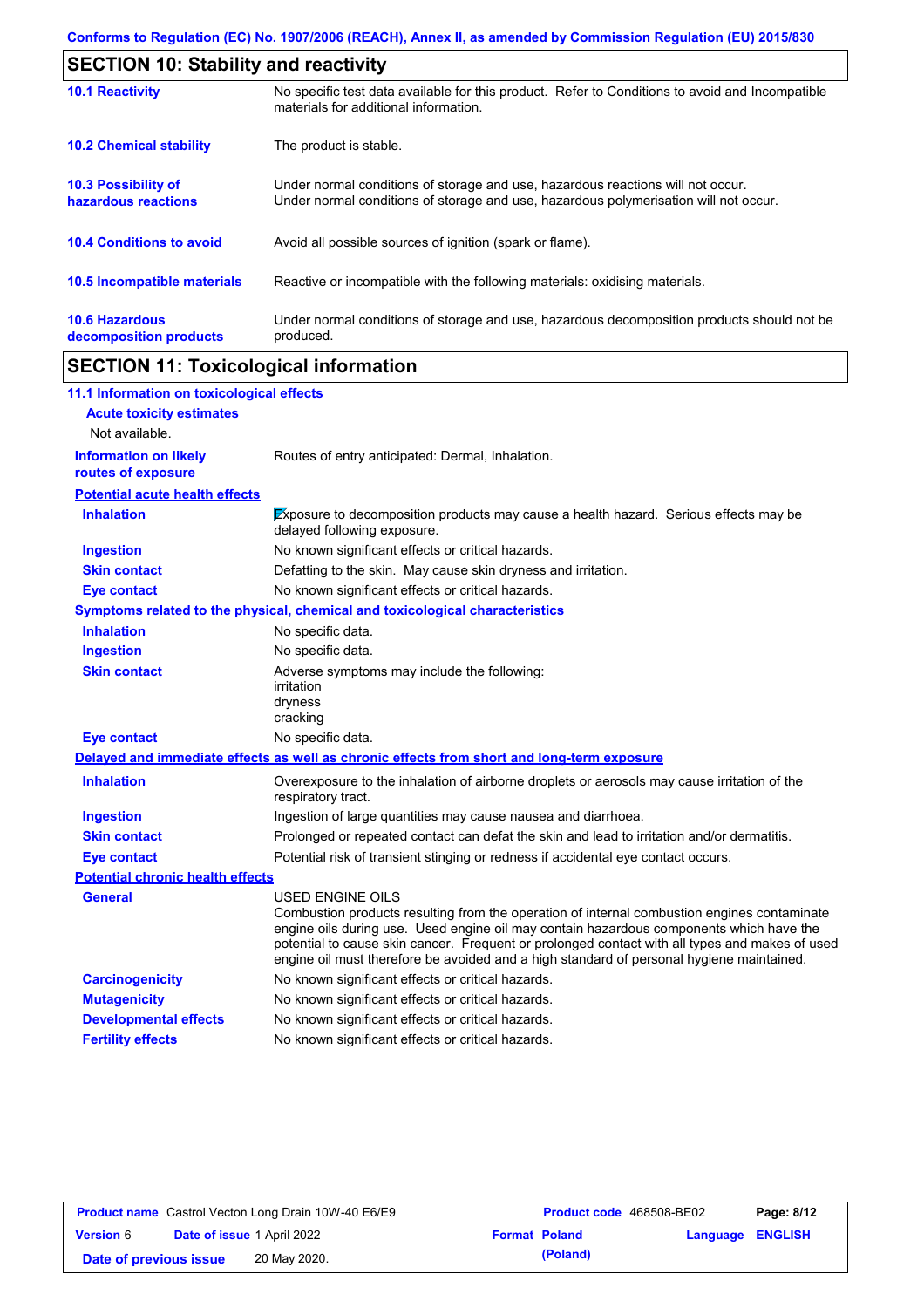## **SECTION 12: Ecological information**

## **12.1 Toxicity**

**Environmental hazards** Not classified as dangerous

#### **12.2 Persistence and degradability**

Expected to be biodegradable.

#### **12.3 Bioaccumulative potential**

This product is not expected to bioaccumulate through food chains in the environment.

| <b>12.4 Mobility in soil</b>                                  |                                                                      |
|---------------------------------------------------------------|----------------------------------------------------------------------|
| <b>Soil/water partition</b><br>coefficient (K <sub>oc</sub> ) | Not available.                                                       |
| <b>Mobility</b>                                               | Spillages may penetrate the soil causing ground water contamination. |

## **12.5 Results of PBT and vPvB assessment**

Product does not meet the criteria for PBT or vPvB according to Regulation (EC) No. 1907/2006, Annex XIII.

### **12.6 Other adverse effects**

| <b>Other ecological information</b> | Spills may form a film on water surfaces causing physical damage to organisms. Oxygen |
|-------------------------------------|---------------------------------------------------------------------------------------|
|                                     | transfer could also be impaired.                                                      |

## **SECTION 13: Disposal considerations**

### **13.1 Waste treatment methods**

#### **Product**

**Methods of disposal**

Where possible, arrange for product to be recycled. Dispose of via an authorised person/ licensed waste disposal contractor in accordance with local regulations.

## **Hazardous waste** Yes.

#### **European waste catalogue (EWC)**

| Waste code | <b>Waste designation</b>                                         |
|------------|------------------------------------------------------------------|
| 13 02 05*  | Imineral-based non-chlorinated engine, gear and lubricating oils |

However, deviation from the intended use and/or the presence of any potential contaminants may require an alternative waste disposal code to be assigned by the end user.

## **Packaging**

| <b>Methods of disposal</b> | Where possible, arrange for product to be recycled. Dispose of via an authorised person/<br>licensed waste disposal contractor in accordance with local regulations.                                                                                                                                                                                                                                                                                                                            |
|----------------------------|-------------------------------------------------------------------------------------------------------------------------------------------------------------------------------------------------------------------------------------------------------------------------------------------------------------------------------------------------------------------------------------------------------------------------------------------------------------------------------------------------|
| <b>Special precautions</b> | This material and its container must be disposed of in a safe way. Care should be taken when<br>handling emptied containers that have not been cleaned or rinsed out. Empty containers or<br>liners may retain some product residues. Empty containers represent a fire hazard as they may<br>contain flammable product residues and vapour. Never weld, solder or braze empty containers.<br>Avoid dispersal of spilt material and runoff and contact with soil, waterways, drains and sewers. |
| <b>References</b>          | Commission 2014/955/EU<br>Directive 2008/98/EC                                                                                                                                                                                                                                                                                                                                                                                                                                                  |

# **SECTION 14: Transport information**

|                                            | <b>ADR/RID</b>                                             | <b>ADN</b>     | <b>IMDG</b>                      | <b>IATA</b>                |
|--------------------------------------------|------------------------------------------------------------|----------------|----------------------------------|----------------------------|
| 14.1 UN number                             | Not regulated.                                             | Not regulated. | Not regulated.                   | Not regulated.             |
| 14.2 UN proper<br>shipping name            |                                                            |                |                                  |                            |
| <b>14.3 Transport</b><br>hazard class(es)  |                                                            |                |                                  |                            |
| 14.4 Packing<br>group                      |                                                            | $\overline{a}$ |                                  |                            |
| 14.5<br><b>Environmental</b><br>hazards    | lNo.                                                       | No.            | No.                              | lNo.                       |
|                                            | <b>Product name</b> Castrol Vecton Long Drain 10W-40 E6/E9 |                | Product code 468508-BE02         | Page: 9/12                 |
| <b>Version 6</b><br>Date of previous issue | Date of issue 1 April 2022<br>20 May 2020.                 |                | <b>Format Poland</b><br>(Poland) | <b>ENGLISH</b><br>Language |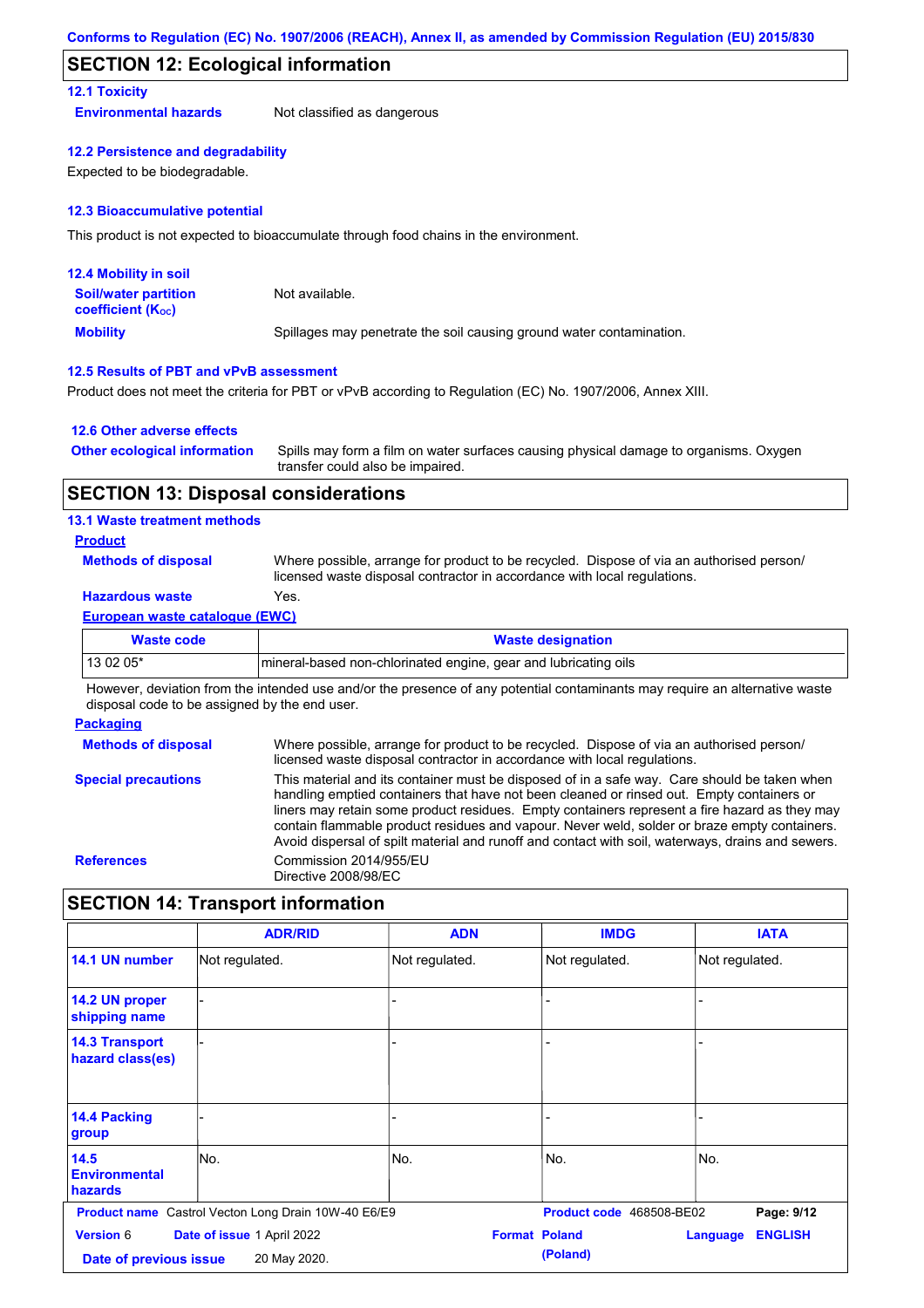| Conforms to Regulation (EC) No. 1907/2006 (REACH), Annex II, as amended by Commission Regulation (EU) 2015/830 |                                                                                              |                      |                          |                                                                                                                                                                                                                                                                                |                |
|----------------------------------------------------------------------------------------------------------------|----------------------------------------------------------------------------------------------|----------------------|--------------------------|--------------------------------------------------------------------------------------------------------------------------------------------------------------------------------------------------------------------------------------------------------------------------------|----------------|
| <b>SECTION 14: Transport information</b>                                                                       |                                                                                              |                      |                          |                                                                                                                                                                                                                                                                                |                |
| <b>Additional</b><br><b>information</b>                                                                        |                                                                                              |                      |                          |                                                                                                                                                                                                                                                                                |                |
| <b>14.6 Special precautions for</b><br>user                                                                    | Not available.                                                                               |                      |                          |                                                                                                                                                                                                                                                                                |                |
| <b>14.7 Transport in bulk</b><br>according to IMO<br><b>instruments</b>                                        | Not available.                                                                               |                      |                          |                                                                                                                                                                                                                                                                                |                |
| <b>SECTION 15: Regulatory information</b>                                                                      |                                                                                              |                      |                          |                                                                                                                                                                                                                                                                                |                |
| 15.1 Safety, health and environmental regulations/legislation specific for the substance or mixture            |                                                                                              |                      |                          |                                                                                                                                                                                                                                                                                |                |
| EU Regulation (EC) No. 1907/2006 (REACH)                                                                       |                                                                                              |                      |                          |                                                                                                                                                                                                                                                                                |                |
| <b>Annex XIV - List of substances subject to authorisation</b>                                                 |                                                                                              |                      |                          |                                                                                                                                                                                                                                                                                |                |
| <b>Annex XIV</b>                                                                                               |                                                                                              |                      |                          |                                                                                                                                                                                                                                                                                |                |
| None of the components are listed.                                                                             |                                                                                              |                      |                          |                                                                                                                                                                                                                                                                                |                |
| <b>Substances of very high concern</b>                                                                         |                                                                                              |                      |                          |                                                                                                                                                                                                                                                                                |                |
| None of the components are listed.                                                                             |                                                                                              |                      |                          |                                                                                                                                                                                                                                                                                |                |
| EU Regulation (EC) No. 1907/2006 (REACH)                                                                       |                                                                                              |                      |                          |                                                                                                                                                                                                                                                                                |                |
| <b>Annex XVII - Restrictions</b><br>on the manufacture,                                                        | Not applicable.                                                                              |                      |                          |                                                                                                                                                                                                                                                                                |                |
| placing on the market                                                                                          |                                                                                              |                      |                          |                                                                                                                                                                                                                                                                                |                |
| and use of certain                                                                                             |                                                                                              |                      |                          |                                                                                                                                                                                                                                                                                |                |
| dangerous substances,<br>mixtures and articles                                                                 |                                                                                              |                      |                          |                                                                                                                                                                                                                                                                                |                |
| <b>Other regulations</b>                                                                                       |                                                                                              |                      |                          |                                                                                                                                                                                                                                                                                |                |
| <b>REACH Status</b>                                                                                            | The company, as identified in Section 1, sells this product in the EU in compliance with the |                      |                          |                                                                                                                                                                                                                                                                                |                |
|                                                                                                                | current requirements of REACH.                                                               |                      |                          |                                                                                                                                                                                                                                                                                |                |
| <b>United States inventory</b><br>(TSCA 8b)                                                                    | All components are active or exempted.                                                       |                      |                          |                                                                                                                                                                                                                                                                                |                |
| <b>Australia inventory (AIIC)</b>                                                                              | All components are listed or exempted.                                                       |                      |                          |                                                                                                                                                                                                                                                                                |                |
| <b>Canada inventory</b>                                                                                        | All components are listed or exempted.                                                       |                      |                          |                                                                                                                                                                                                                                                                                |                |
| <b>China inventory (IECSC)</b>                                                                                 | At least one component is not listed.                                                        |                      |                          |                                                                                                                                                                                                                                                                                |                |
| <b>Japan inventory (CSCL)</b>                                                                                  | All components are listed or exempted.                                                       |                      |                          |                                                                                                                                                                                                                                                                                |                |
| <b>Korea inventory (KECI)</b>                                                                                  | All components are listed or exempted.                                                       |                      |                          |                                                                                                                                                                                                                                                                                |                |
| <b>Philippines inventory</b><br>(PICCS)                                                                        | At least one component is not listed.                                                        |                      |                          |                                                                                                                                                                                                                                                                                |                |
| <b>Taiwan Chemical</b><br><b>Substances Inventory</b><br>(TCSI)                                                | All components are listed or exempted.                                                       |                      |                          |                                                                                                                                                                                                                                                                                |                |
| Ozone depleting substances (1005/2009/EU)<br>Not listed.                                                       |                                                                                              |                      |                          |                                                                                                                                                                                                                                                                                |                |
| <b>Prior Informed Consent (PIC) (649/2012/EU)</b><br>Not listed.                                               |                                                                                              |                      |                          |                                                                                                                                                                                                                                                                                |                |
| <b>Persistent Organic Pollutants</b><br>Not listed.                                                            |                                                                                              |                      |                          |                                                                                                                                                                                                                                                                                |                |
| <b>EU - Water framework directive - Priority substances</b>                                                    |                                                                                              |                      |                          |                                                                                                                                                                                                                                                                                |                |
| None of the components are listed.                                                                             |                                                                                              |                      |                          |                                                                                                                                                                                                                                                                                |                |
| <b>Seveso Directive</b>                                                                                        |                                                                                              |                      |                          |                                                                                                                                                                                                                                                                                |                |
| This product is not controlled under the Seveso Directive.                                                     |                                                                                              |                      |                          |                                                                                                                                                                                                                                                                                |                |
|                                                                                                                |                                                                                              |                      |                          |                                                                                                                                                                                                                                                                                |                |
| <b>References</b>                                                                                              | and correcting Acts. Office. EU L 136 of 29 May 2007. with later. amended).                  |                      |                          | Regulation (EC) No 1907/2006 of the European Parliament and of the Council of 18 December<br>2006. concerning the Registration, Evaluation, Authorisation and Restriction of Chemicals<br>(REACH), establishing a European Chemicals Agency (OJ. EU L 396 of 30 December 2006. |                |
|                                                                                                                | Authorisation and Restriction of Chemicals (REACH)                                           |                      |                          | Commission Regulation (EU) No 453/2010 of 20 May 2010. amending Regulation (EC) No<br>1907/2006 of the Parliament and of the Council concerning the Registration, Evaluation,                                                                                                  |                |
| <b>Product name</b> Castrol Vecton Long Drain 10W-40 E6/E9                                                     |                                                                                              |                      | Product code 468508-BE02 |                                                                                                                                                                                                                                                                                | Page: 10/12    |
| Version 6                                                                                                      | Date of issue 1 April 2022                                                                   | <b>Format Poland</b> |                          | Language                                                                                                                                                                                                                                                                       | <b>ENGLISH</b> |
| Date of previous issue                                                                                         | 20 May 2020.                                                                                 |                      | (Poland)                 |                                                                                                                                                                                                                                                                                |                |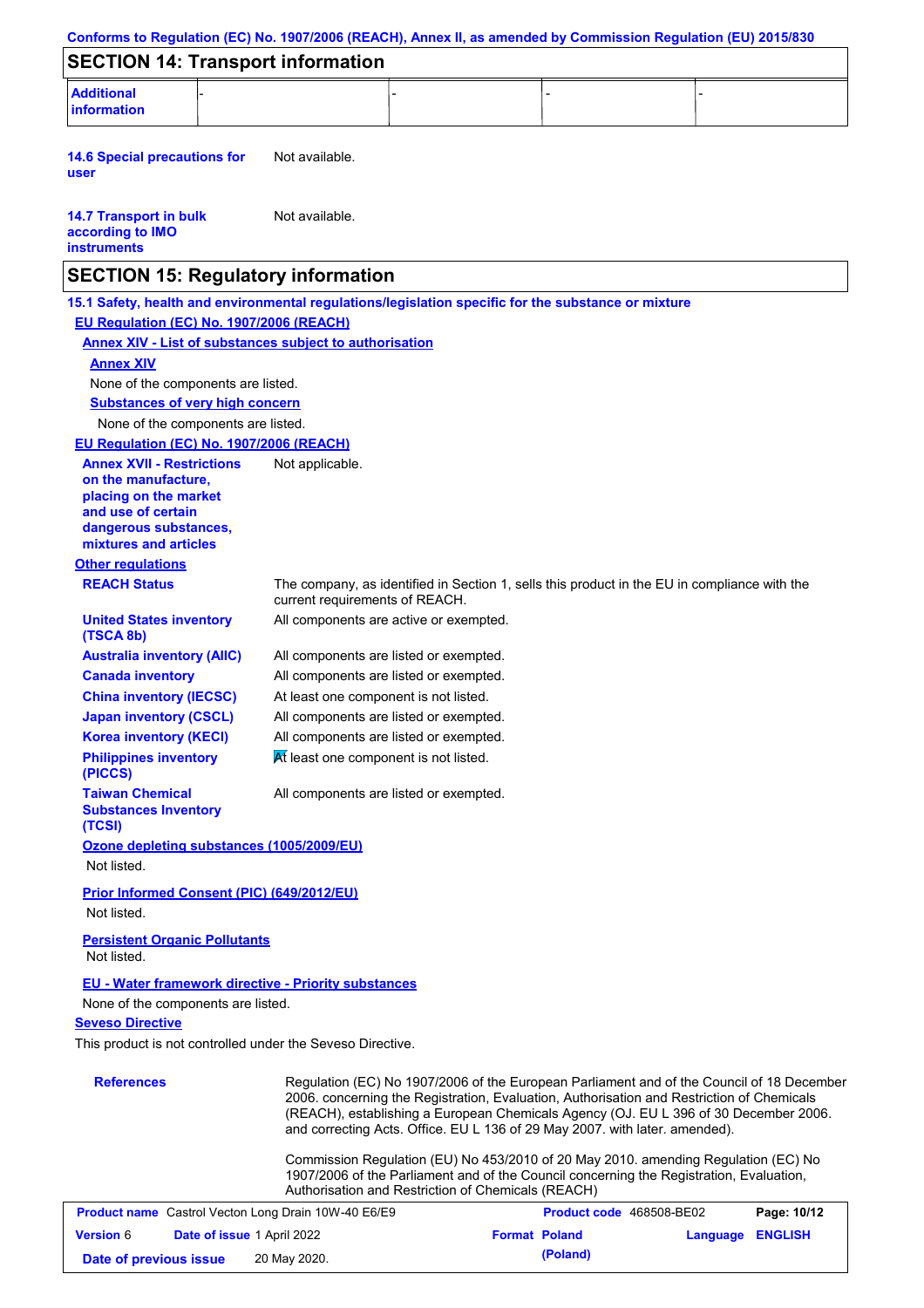# **SECTION 15: Regulatory information**

Act of 25 February 2011. chemical substances and mixtures (OJ U.11.63.322)

Regulation of the Minister of Health of 10 August 2012 on the criteria and classification of chemical substances and their mixtures (Journal of Laws 2012, item 1018)

**15.2 Chemical safety assessment**

A Chemical Safety Assessment has been carried out for one or more of the substances within this mixture. A Chemical Safety Assessment has not been carried out for the mixture itself.

# **SECTION 16: Other information**

| <b>Abbreviations and acronyms</b> | ADN = European Provisions concerning the International Carriage of Dangerous Goods by          |
|-----------------------------------|------------------------------------------------------------------------------------------------|
|                                   | Inland Waterway                                                                                |
|                                   | ADR = The European Agreement concerning the International Carriage of Dangerous Goods by       |
|                                   | Road                                                                                           |
|                                   | ATE = Acute Toxicity Estimate                                                                  |
|                                   | BCF = Bioconcentration Factor                                                                  |
|                                   | CAS = Chemical Abstracts Service                                                               |
|                                   | CLP = Classification, Labelling and Packaging Regulation [Regulation (EC) No. 1272/2008]       |
|                                   | CSA = Chemical Safety Assessment                                                               |
|                                   | CSR = Chemical Safety Report                                                                   |
|                                   | DMEL = Derived Minimal Effect Level                                                            |
|                                   | DNEL = Derived No Effect Level                                                                 |
|                                   | EINECS = European Inventory of Existing Commercial chemical Substances                         |
|                                   | ES = Exposure Scenario                                                                         |
|                                   | EUH statement = CLP-specific Hazard statement                                                  |
|                                   | EWC = European Waste Catalogue                                                                 |
|                                   | GHS = Globally Harmonized System of Classification and Labelling of Chemicals                  |
|                                   | IATA = International Air Transport Association                                                 |
|                                   | IBC = Intermediate Bulk Container                                                              |
|                                   | <b>IMDG = International Maritime Dangerous Goods</b>                                           |
|                                   | LogPow = logarithm of the octanol/water partition coefficient                                  |
|                                   | MARPOL = International Convention for the Prevention of Pollution From Ships, 1973 as          |
|                                   | modified by the Protocol of 1978. ("Marpol" = marine pollution)                                |
|                                   | OECD = Organisation for Economic Co-operation and Development                                  |
|                                   | PBT = Persistent, Bioaccumulative and Toxic<br><b>PNEC</b> = Predicted No Effect Concentration |
|                                   | REACH = Registration, Evaluation, Authorisation and Restriction of Chemicals Regulation        |
|                                   | [Regulation (EC) No. 1907/2006]                                                                |
|                                   | RID = The Regulations concerning the International Carriage of Dangerous Goods by Rail         |
|                                   | <b>RRN = REACH Registration Number</b>                                                         |
|                                   | SADT = Self-Accelerating Decomposition Temperature                                             |
|                                   | SVHC = Substances of Very High Concern                                                         |
|                                   | STOT-RE = Specific Target Organ Toxicity - Repeated Exposure                                   |
|                                   | STOT-SE = Specific Target Organ Toxicity - Single Exposure                                     |
|                                   | $TWA = Time weighted average$                                                                  |
|                                   | $UN = United Nations$                                                                          |
|                                   | UVCB = Complex hydrocarbon substance                                                           |
|                                   | VOC = Volatile Organic Compound                                                                |
|                                   | vPvB = Very Persistent and Very Bioaccumulative                                                |
|                                   | Varies = may contain one or more of the following 64741-88-4 / RRN 01-2119488706-23,           |
|                                   | 64741-89-5 / RRN 01-2119487067-30, 64741-95-3 / RRN 01-2119487081-40, 64741-96-4/ RRN          |
|                                   | 01-2119483621-38, 64742-01-4 / RRN 01-2119488707-21, 64742-44-5 / RRN                          |
|                                   | 01-2119985177-24, 64742-45-6, 64742-52-5 / RRN 01-2119467170-45, 64742-53-6 / RRN              |
|                                   | 01-2119480375-34, 64742-54-7 / RRN 01-2119484627-25, 64742-55-8 / RRN                          |
|                                   | 01-2119487077-29, 64742-56-9 / RRN 01-2119480132-48, 64742-57-0 / RRN                          |
|                                   | 01-2119489287-22, 64742-58-1, 64742-62-7 / RRN 01-2119480472-38, 64742-63-8,                   |
|                                   | 64742-65-0 / RRN 01-2119471299-27, 64742-70-7 / RRN 01-2119487080-42, 72623-85-9 /             |
|                                   | RRN 01-2119555262-43, 72623-86-0 / RRN 01-2119474878-16, 72623-87-1 / RRN                      |
|                                   | 01-2119474889-13                                                                               |

## **Procedure used to derive the classification according to Regulation (EC) No. 1272/2008 [CLP/GHS]**

| <b>Classification</b><br>Not classified.                                                                        |                       | <b>Justification</b>            |                                                                                                                                            |  |  |
|-----------------------------------------------------------------------------------------------------------------|-----------------------|---------------------------------|--------------------------------------------------------------------------------------------------------------------------------------------|--|--|
|                                                                                                                 |                       |                                 |                                                                                                                                            |  |  |
| <b>Full text of abbreviated H</b><br><b>statements</b>                                                          | H317<br>H361d<br>H413 |                                 | May cause an allergic skin reaction.<br>Suspected of damaging the unborn child.<br>May cause long lasting harmful effects to aquatic life. |  |  |
| <b>Aguatic Chronic 4</b><br><b>Full text of classifications</b><br>Repr. 2<br><b>[CLP/GHS]</b><br>Skin Sens, 1B |                       |                                 | LONG-TERM (CHRONIC) AQUATIC HAZARD - Category 4<br>REPRODUCTIVE TOXICITY - Category 2<br>SKIN SENSITISATION - Category 1B                  |  |  |
| <b>Product name</b> Castrol Vecton Long Drain 10W-40 E6/E9                                                      |                       | <b>Product code</b> 468508-BE02 | Page: 11/12                                                                                                                                |  |  |

| <b>Version</b> 6       | <b>Date of issue 1 April 2022</b> | <b>Format Poland</b> | <b>Language ENGLISH</b> |  |
|------------------------|-----------------------------------|----------------------|-------------------------|--|
| Date of previous issue | 20 May 2020.                      | (Poland)             |                         |  |